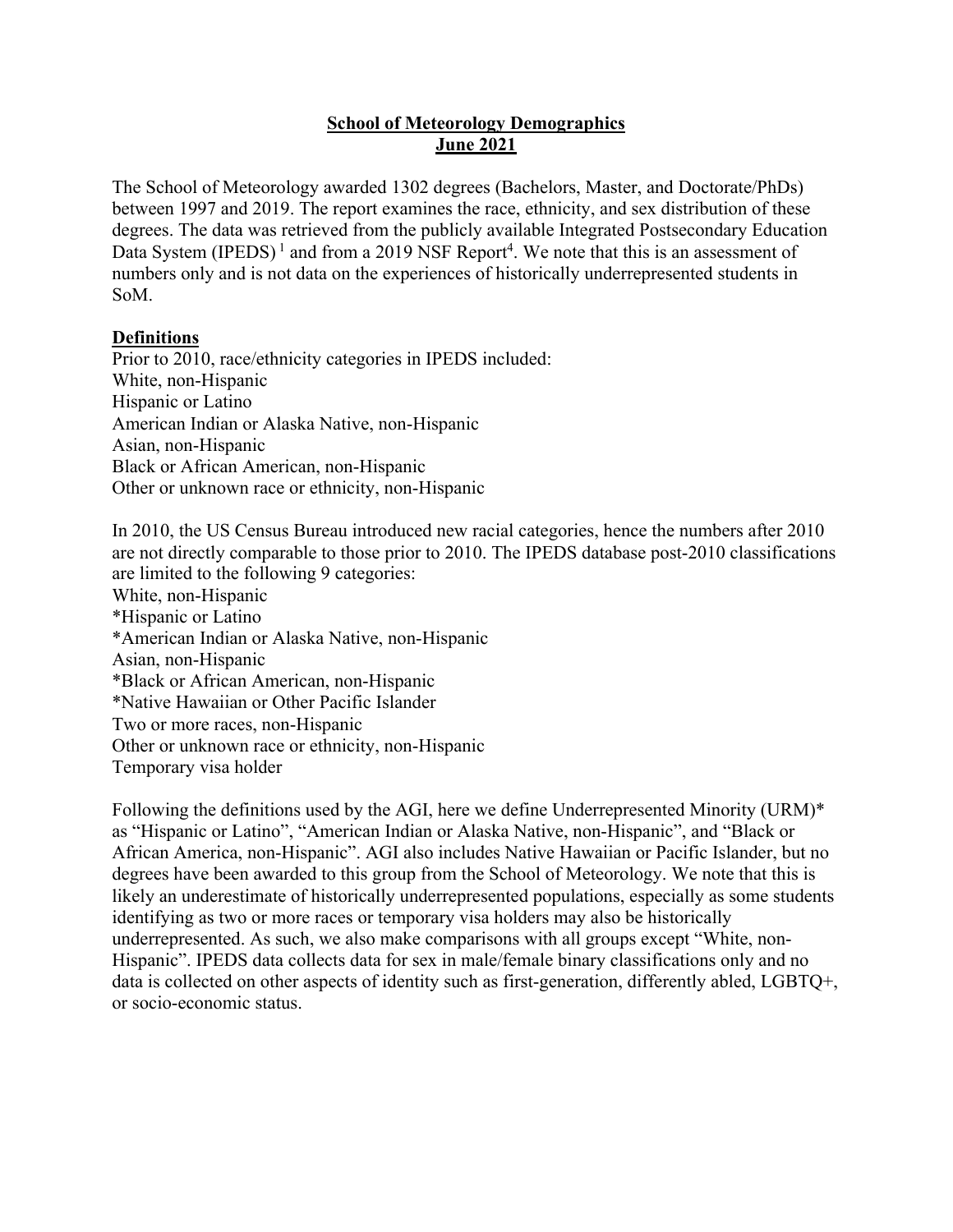#### **National Context**

The 2020 report<sup>2</sup> from the American Geoscience Institute (AGI) on "Diversity in the Geosciences" summarized education trends by gender, race, and ethnicity in the Geosciences as a whole, of which meteorology is part. The AGI report used the same IPEDS database to show that from 2010 to 2019, Black/African Americans, Hispanic/Latinx, and Native American/Alaska Natives receiving geoscience bachelor's degrees increased from 9% to 16%, masters 7% to 10%, and doctorates 6% to 7%<sup>2</sup>.

Beane et al 2021<sup>3</sup> showed that over the past 20 years there has been improvements made in the nationwide racial and ethnic diversity of undergraduate geoscience degrees more so than graduate degrees. However, they note that this progress is not uniform across institutions and is concentrated at a small number of universities. They note that two-fifths of geoscience programs fail to graduate more than one student from a marginalized group per year.

Despite the limited progress in racial and ethnic diversity, degrees awarded to females in geoscience has increased since the mid-1980s. Across all the geosciences, 44% of undergraduate degrees and 40% of doctorate degrees were awarded to females.

Here we also compare degrees awarded by SoM to *nationwide* Atmospheric Science degrees awarded with data from NSF<sup>4</sup> available from 2006-2016. Between 2006 and 2016, SoM awarded 5.7% (450) of all bachelor's degrees, 7.3% (180) of all master's degrees, and 5.4% (70) of all doctorate degrees in atmospheric science nationwide. Breaking down the degrees awarded by demographic groups (Figures 1-3), we can see that while SoM awarded between 5.4 and 7.3% of total degrees, the fraction of degrees awarded to URMs is much lower, and decreases from bachelors through PhD, with 5% of nationwide bachelor's degrees awarded to URMs from SoM, 2.8% of masters degrees, and 2% of PhDs. The gap between total degrees awarded and degrees awarded to URM students that grows through academic advancement must be addressed.

Figure 1 also shows that between 2006-2016, 25% (20%) of all bachelors (master) degrees awarded to American Indian or Alaska Native, non-Hispanic students were from SoM. While this an important success, it should be noted that this equates to only 9 (5) degrees.



*Figure 1: Percentage of national atmospheric science bachelor's degrees awarded by SoM between 2006 and 2016.*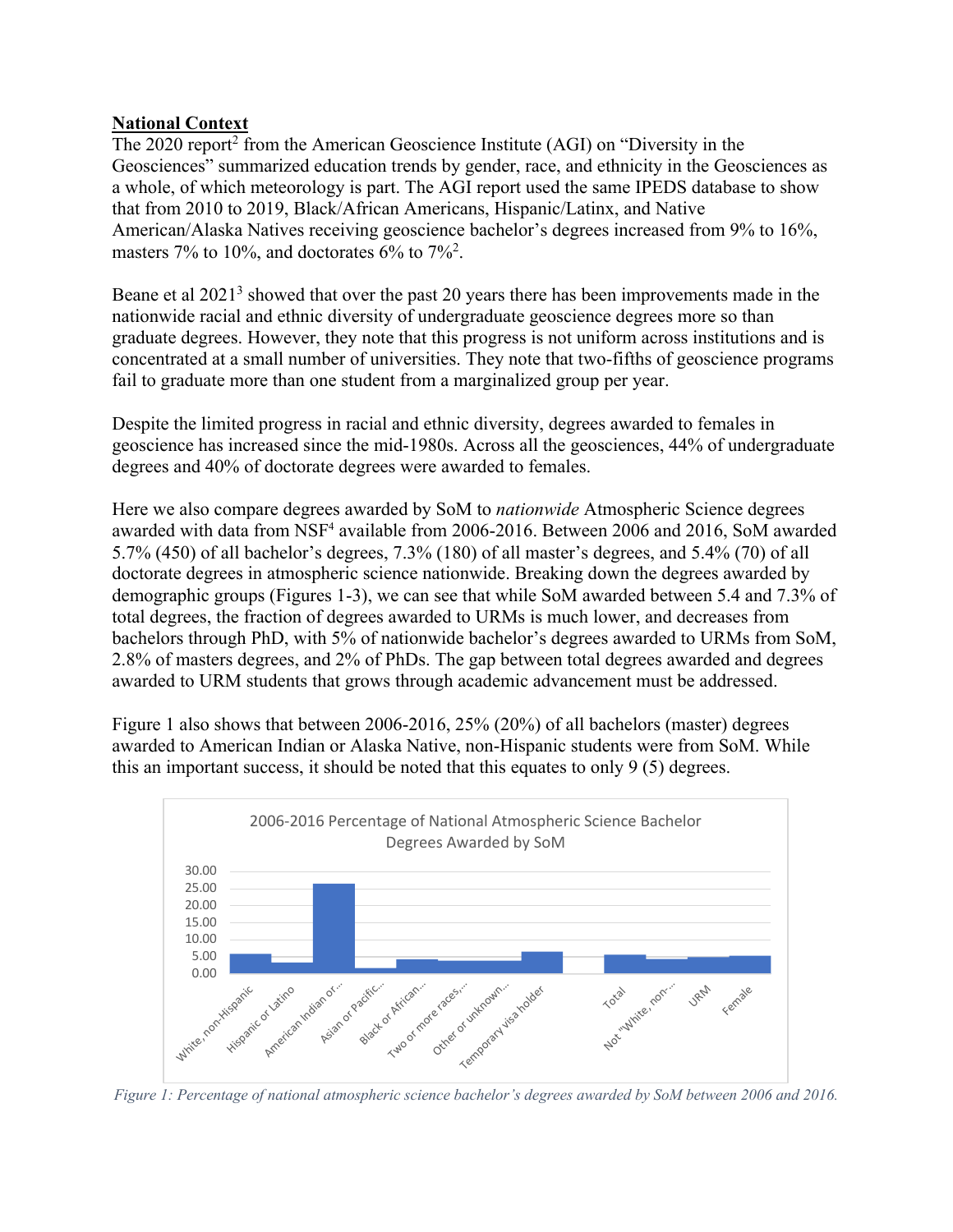

*Figure 2: As in Figure 1 but for master's degrees*



*Figure 3: As figure 1 but for PhDs*

We can also compare the percentage of degrees awarded to female students nationwide against the percentage of degrees awarded to female students from SoM between the years of 2006 and 2016 (Figure 4). For bachelor's degrees, the percentage awarded to females nationwide has hovered around 34% with no clear upward trend. The percentage of bachelor's degrees awarded to female students from SoM  $(\sim 32\%)$  has been slightly below the nationwide numbers during 2006-2016 except for two years.

For graduate degrees, the patterns are similar but the gap between nationwide female percentages and SoM female percentages grows between bachelor, master and PhDs, with 34% of PhDs awarded to females nationwide (between 2006 and 2016) and only 23% from SoM in the same period. The SoM data is examined further below.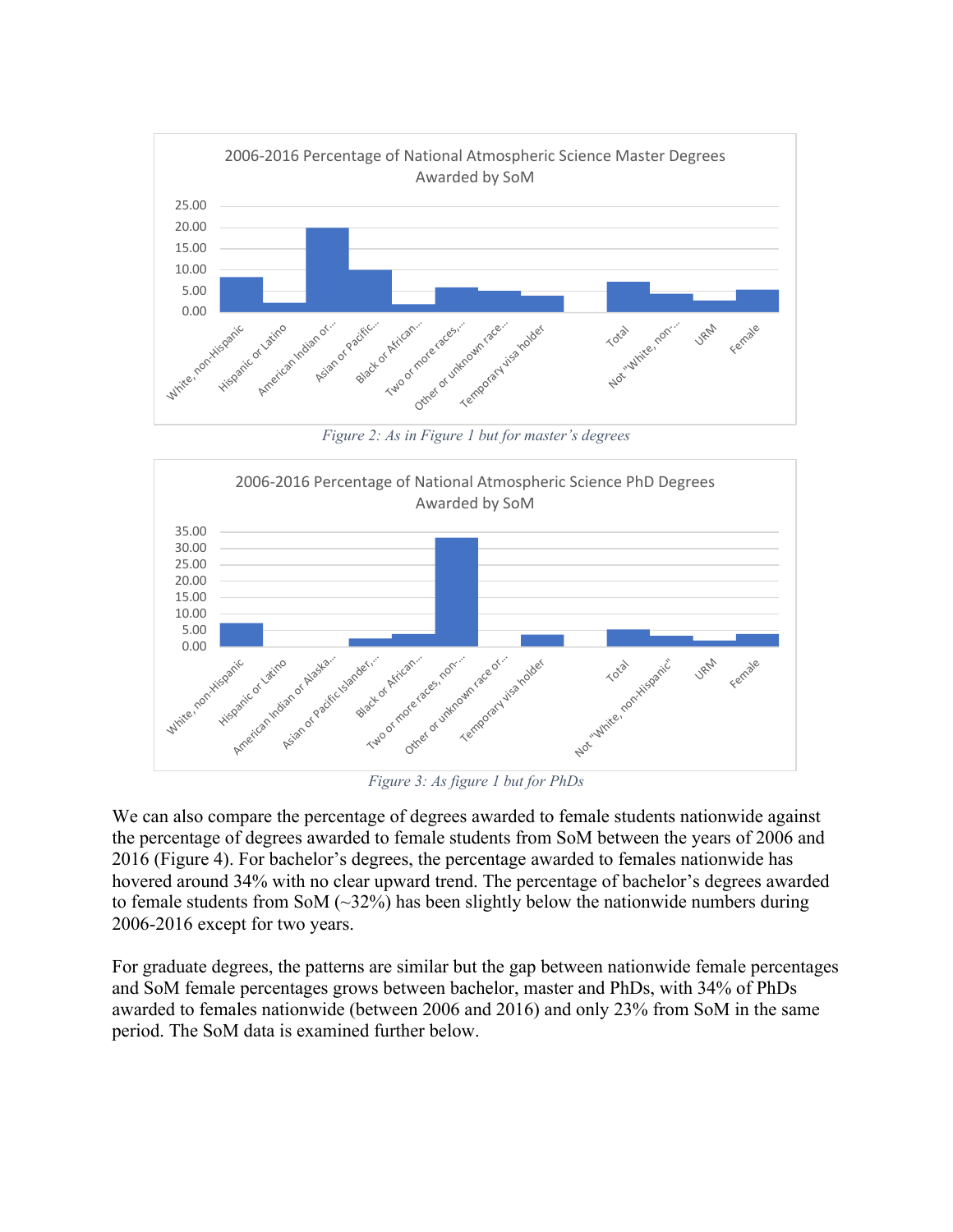





*Figure 4: Percentage of degrees awarded to females nationwide and from SoM between 2006 and 2016*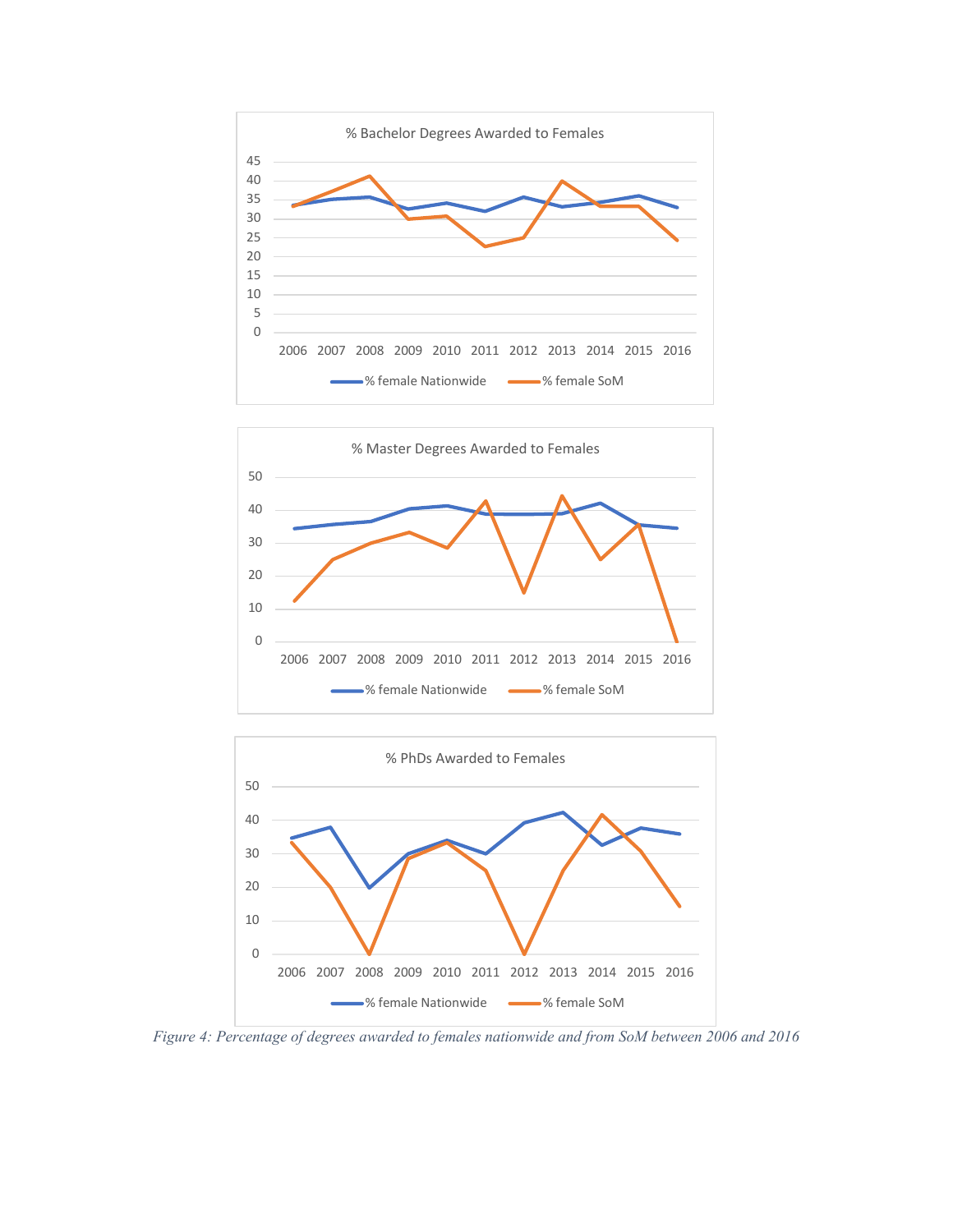### **Undergraduate Degrees**

Between 1997 and 2019, SoM awarded 815 bachelor's degrees (Table 1), of which 68% were awarded to male students, and 89% to white and non-Hispanic students. Only 6.5% were awarded to URMs which is considerably below the geoscience wide numbers, the 7.9% of atmospheric science degrees awarded nationwide, and the population of these groups in Oklahoma (28.5% for 2019).

|                                                  | <b>Number</b>  | Percent |
|--------------------------------------------------|----------------|---------|
|                                                  | <b>Degrees</b> |         |
| White, non-Hispanic                              | 725            | 89.0    |
| Hispanic or Latino                               | 22             | 2.7     |
| American Indian or Alaska Native, non-Hispanic   | 18             | 2.2     |
| Asian, non-Hispanic                              | 6              | 0.7     |
| Black or African American, non-Hispanic          | 13             | 1.6     |
| Two or more races, non-Hispanic                  | 8              | 1.0     |
| Other or unknown race or ethnicity, non-Hispanic | 13             | 1.6     |
| Temporary visa holder                            | 10             | 1.2     |
| TOTAL                                            | 815            |         |
| Not "White, non-Hispanic"                        | 90             | 11.0    |
| <b>URM</b>                                       | 53             | 6.5     |
|                                                  |                |         |
| Female                                           | 260            | 32      |
| Male                                             | 555            | 68      |

*Table 1: Race/Ethnicity data for bachelor's degrees 1997-2019.*

Figure 5 shows the number of bachelor's degrees awarded by year. Total number of degrees increased between 1997 and 2006 but has remained close to 40 degrees per year since, with some year-to-year variability. The number of degrees awarded to not White, non-Hispanic students has never exceeded 9 in a year, and the largest number of degrees awarded to URMs in one year is 6. On average, 2.3 degrees per year have been awarded to URMs.



*Figure 5: Number of BS Meteorology degrees awarded*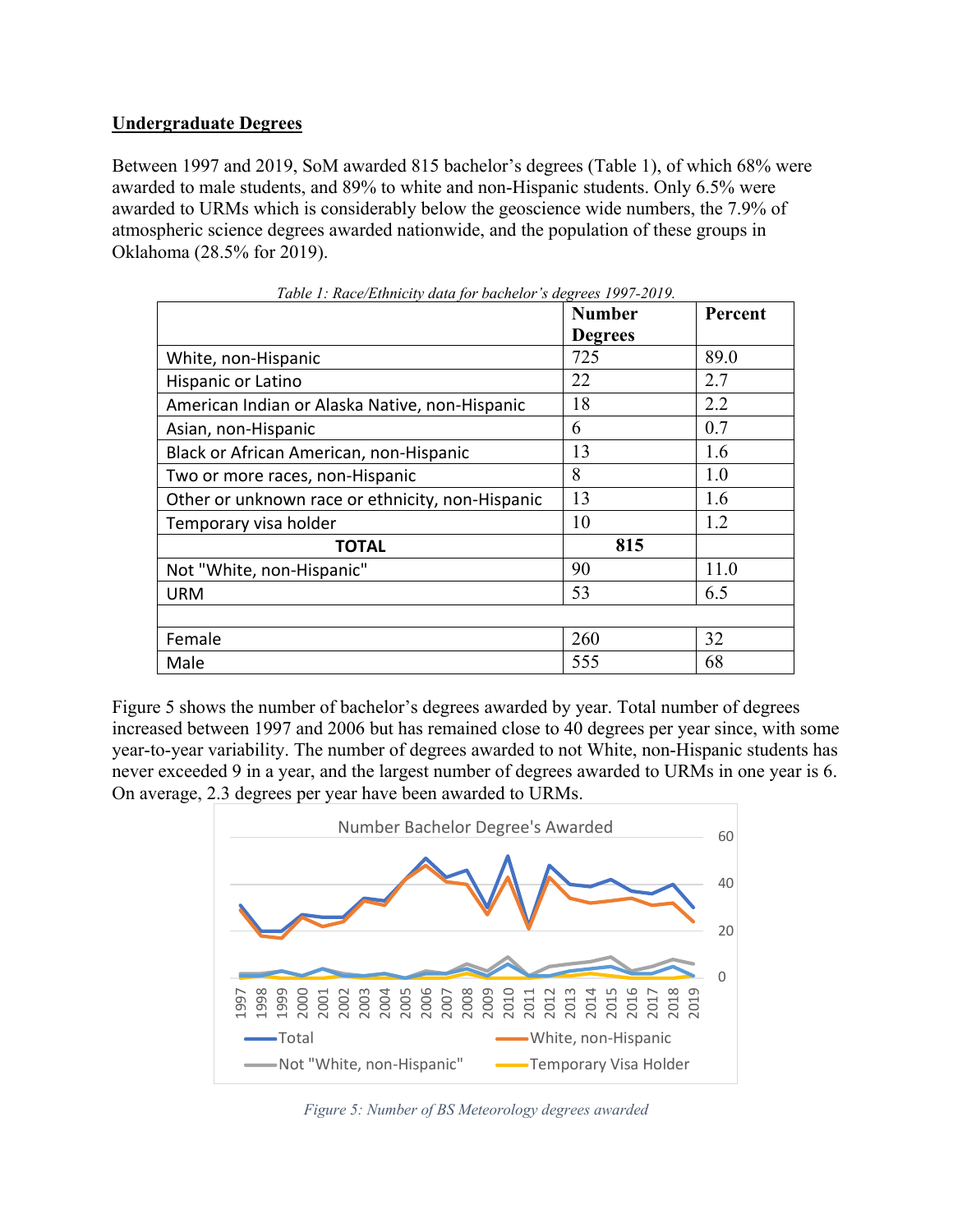Examining the trends in non "White, non-Hispanic" degrees awarded (Figure 6), it is evident that much of the increase has been via larger numbers of students identifying as two or more races, non-Hispanic, and other/unknown, which were available as selections in 2010 and after. Examining the percentage of degrees awarded only to URMs (Figure 7), it is evident that there has not been the same increasing trend as observed in geosciences, although it appears as if the number of degrees awarded to Hispanic and Latino students is larger in the most recent period, which is consistent with the growth across geoscience. However, it is important to note that the actual number of degrees awarded to these groups is still small. For example, 12% in 2018 was only 5 students.



*Figure 6: Number of bachelor's degrees Awarded by Race/Ethnicity*



*Figure 7: Percentage of bachelor's degrees awarded to URMs*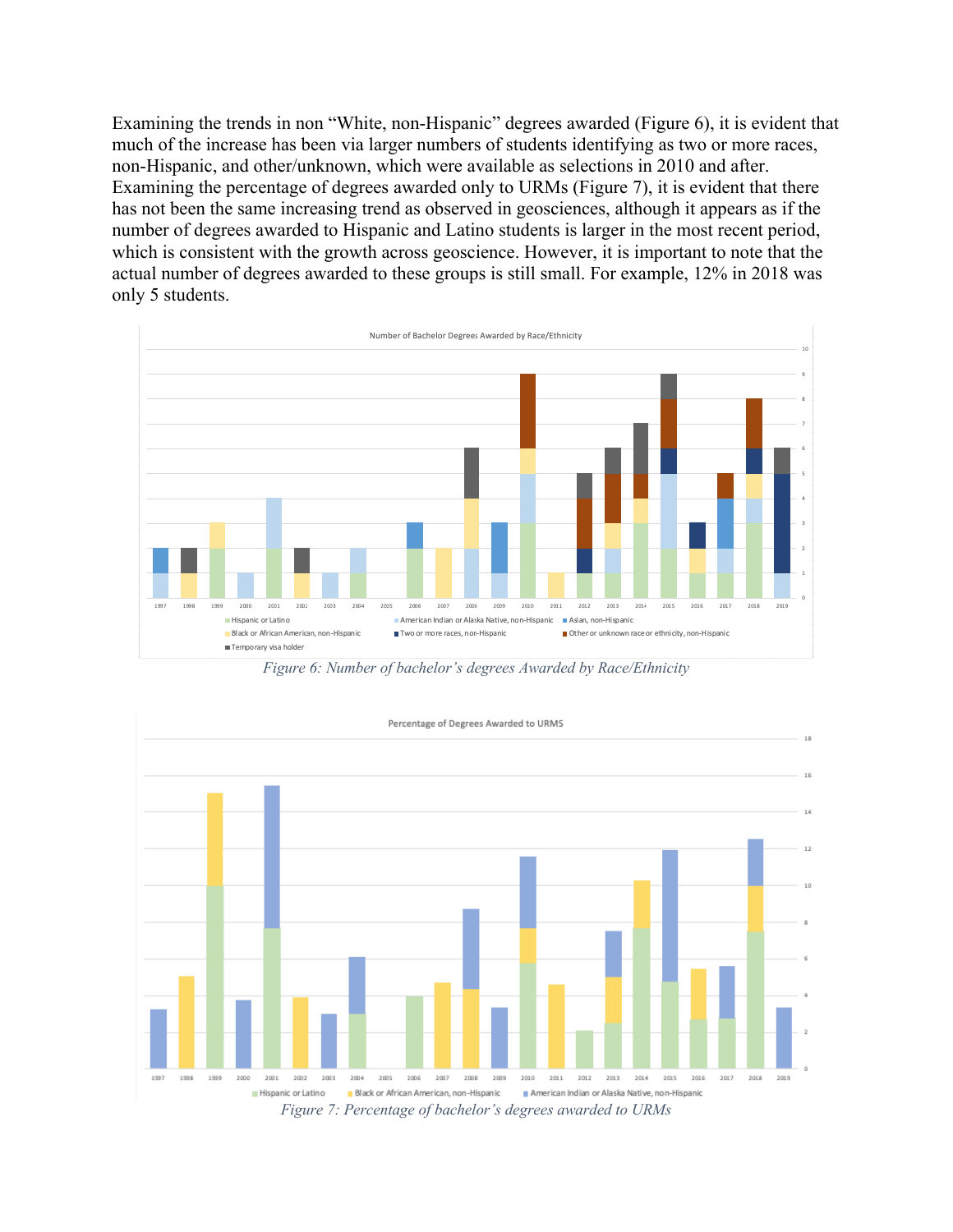We can further decompose the data to investigate trends in degrees awarded to males and females and intersectional identities (Figure 8 and 9). In contrast to the lack of change in degrees awarded to URMs, the percentage of degrees awarded to females has increased from less than 20% in 1997 to a high of 43% in 2019, which is in line with Geoscience-wide numbers in the same year.

It is evident from this data (Figs. 8 and 9) that despite the increases in female students receiving degrees, the number of female URMs is very low – only 16 degrees awarded in 23 years. No more than 3 degrees have been awarded to a female URM (and 4 to a male URM) in a given year. Zero degrees were awarded to URM females in half of the years (12 of the 23). For male URMs, the numbers are low but more consistent, with zero degrees awarded in 3 years. Due to the small numbers, year-to-year variability in the percentage of degrees in male and female URMs is large.



*Figure 9: Percentage of bachelor degrees awarded to male and female URMs*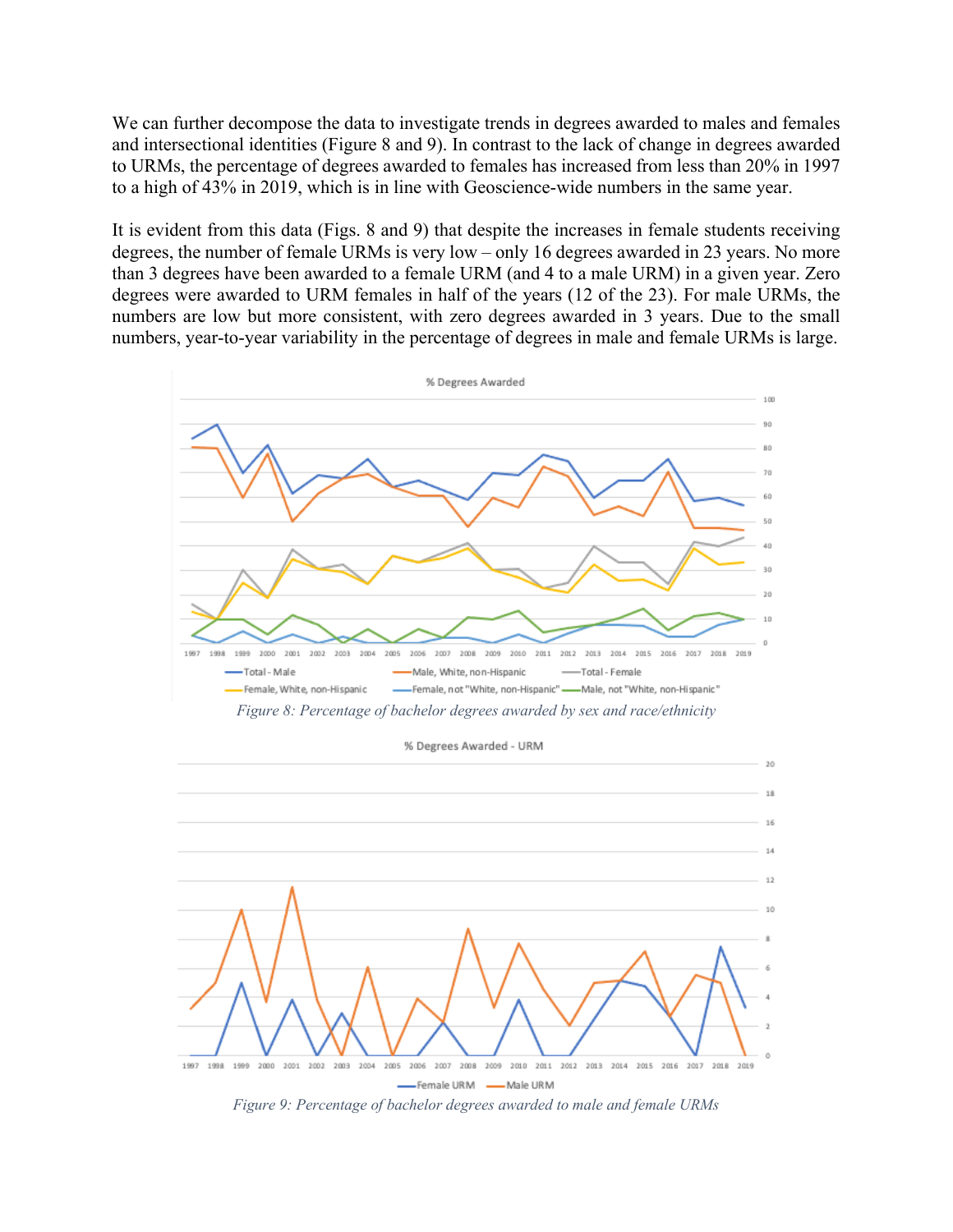## **Graduate Degrees**

Between 1997 and 2019, SoM awarded 349 master's degrees and 138 doctoral degrees (Table 2). of which 73% were awarded to male students, 80% to white and non-Hispanic students, and 14% to temporary visa holders. Only 1.8% of graduate degrees (9 degrees) have been awarded to URMs which is *significantly* below the geoscience wide numbers (masters 7% to 10%, and doctorates  $6\%$  to 7% between 2010 and 2019)<sup>2</sup> and atmospheric science numbers (5.1% between  $2006$  and  $2016$ <sup>4</sup>. Due to the extremely low total numbers, drawing conclusions about changes and examining intersectionality is challenging.

|                                         | $\frac{1}{2}$ . Ruce/ $\frac{1}{2}$ th then $\frac{1}{2}$ $\frac{1}{2}$ and $\frac{1}{2}$ of an interest $\frac{1}{2}$ or $\frac{1}{2}$<br><b>Master</b> |         | <b>Doctoral</b> |                |
|-----------------------------------------|----------------------------------------------------------------------------------------------------------------------------------------------------------|---------|-----------------|----------------|
|                                         | <b>Number</b>                                                                                                                                            | Percent | <b>Number</b>   | Percent        |
|                                         | <b>Degrees</b>                                                                                                                                           |         | <b>Degrees</b>  |                |
| White, non-Hispanic                     | 293                                                                                                                                                      | 84      | 99              | 72             |
| Hispanic or Latino                      | 4                                                                                                                                                        | 1.1     | $\mathbf{I}$    | 17             |
| American Indian or Alaska Native, non-  | $\mathbf{1}$                                                                                                                                             | 0.3     | $\overline{0}$  | $\theta$       |
| Hispanic                                |                                                                                                                                                          |         |                 |                |
| Asian, non-Hispanic                     | 6                                                                                                                                                        | 1.7     | $\overline{2}$  | 1.4            |
| Black or African American, non-Hispanic | $\mathbf{1}$                                                                                                                                             | 0.3     | $\overline{2}$  | 1.4            |
| Two or more races, non-Hispanic         | 3                                                                                                                                                        | 0.9     | 1               | 0.7            |
| Other or unknown race or ethnicity,     | 5                                                                                                                                                        | 1.4     | $\overline{2}$  | 1.4            |
| non-Hispanic                            |                                                                                                                                                          |         |                 |                |
| Temporary visa holder                   | 36                                                                                                                                                       | 10.3    | 31              | 22             |
| <b>TOTAL</b>                            | 349                                                                                                                                                      |         | 138             |                |
| Not "White, non-Hispanic"               | 56                                                                                                                                                       | 16      | 39              | 28             |
| <b>URM</b>                              | 6                                                                                                                                                        | 1.7     | 3               | $\overline{2}$ |
|                                         |                                                                                                                                                          |         |                 |                |
| Female                                  | 260                                                                                                                                                      | 28      | 36              | 26             |
| Male                                    | 252                                                                                                                                                      | 72      | 102             | 74             |

*Table 2: Race/Ethnicity Data for Graduate Degrees 1997-2019.*

Figs. 10 and 11 show the number of graduate degrees awarded by year. The number of master's degrees awarded has fluctuated around an average of  $\sim$ 15 per year but PhDs have increased from approximately 5 per year prior to 2014 to an average of almost 10 per year in 2014 and after. This increase was driven by a larger number of degrees awarded to temporary visa holders. For master's degrees, URMs were awarded degrees in only 5 years and only 3 years for PhDs. Examining the percentage of graduate degrees awarded only to URMs (Figs. 10 and 11), it is evident that there has not been the same increasing trend observed in geosciences as a whole.

It is important to note the lower percentage of graduate degrees awarded to white, non-Hispanic in comparison to undergraduate degrees (80% vs 89%). This is due to the much higher fraction of temporary visa holders receiving graduate degrees (19.5%) from SoM.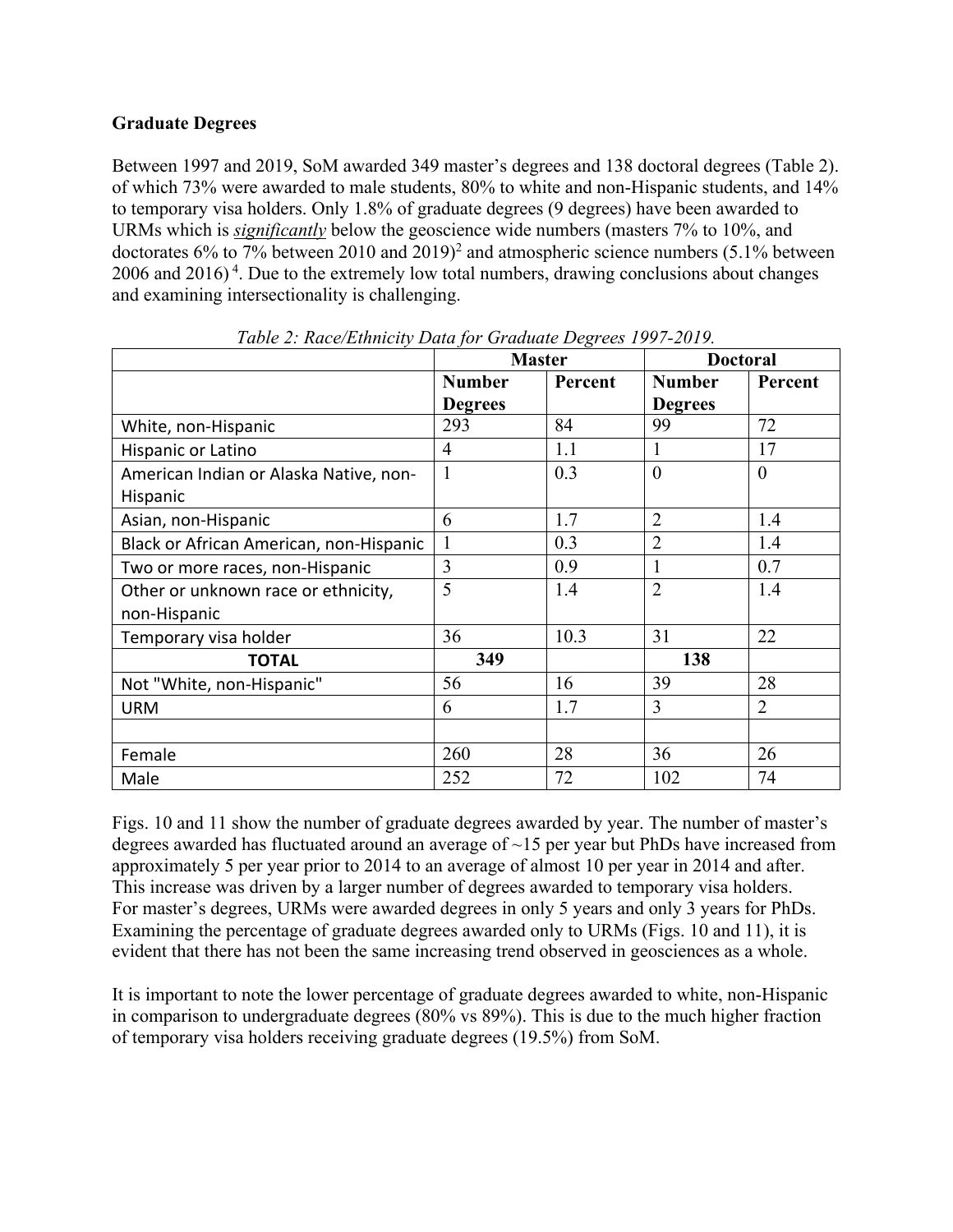



We can further decompose the data to investigate trends in graduate degrees awarded to males and females and intersectional identities (Figure 12 and 13). In contrast to the lack of change in degrees awarded to URMs, the percentage of master (doctorate) degrees awarded to females has increased from 0% (0%) in 1997 to a high of 67% (42%) in 2019. However, excluding these years, there is little trend especially in comparison to the geoscience-wide numbers. Little to no trend in nationwide numbers was also evident between 2006 and 2016 (Figure 4).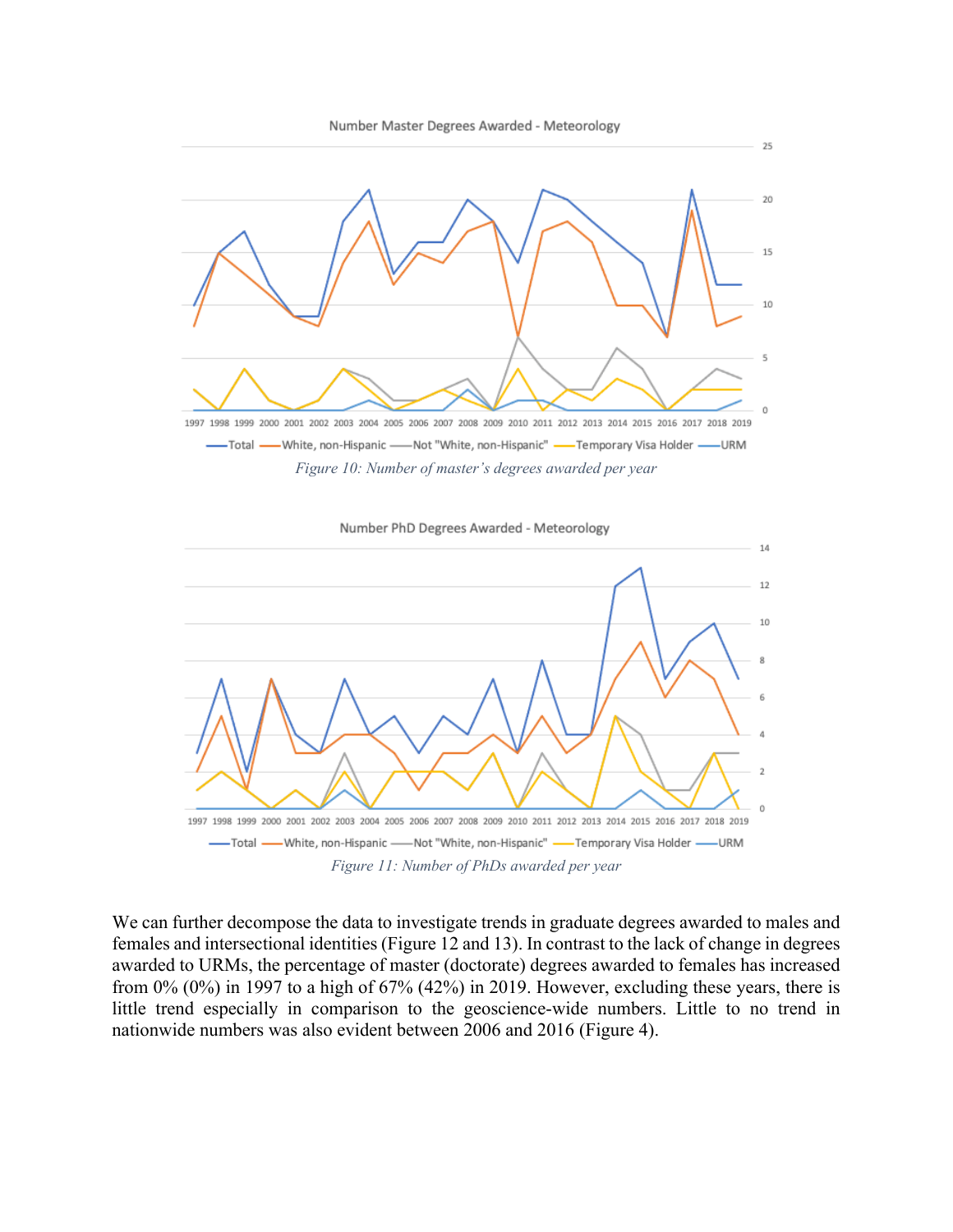Similar to undergraduate degrees, despite the increases in female students receiving degrees, the number of female URMs is very low – only 2 master's degrees and 1 PhD have been awarded in 23 years. For male URMs – only 4 master's degrees and 2 PhD have been awarded in 23 years.